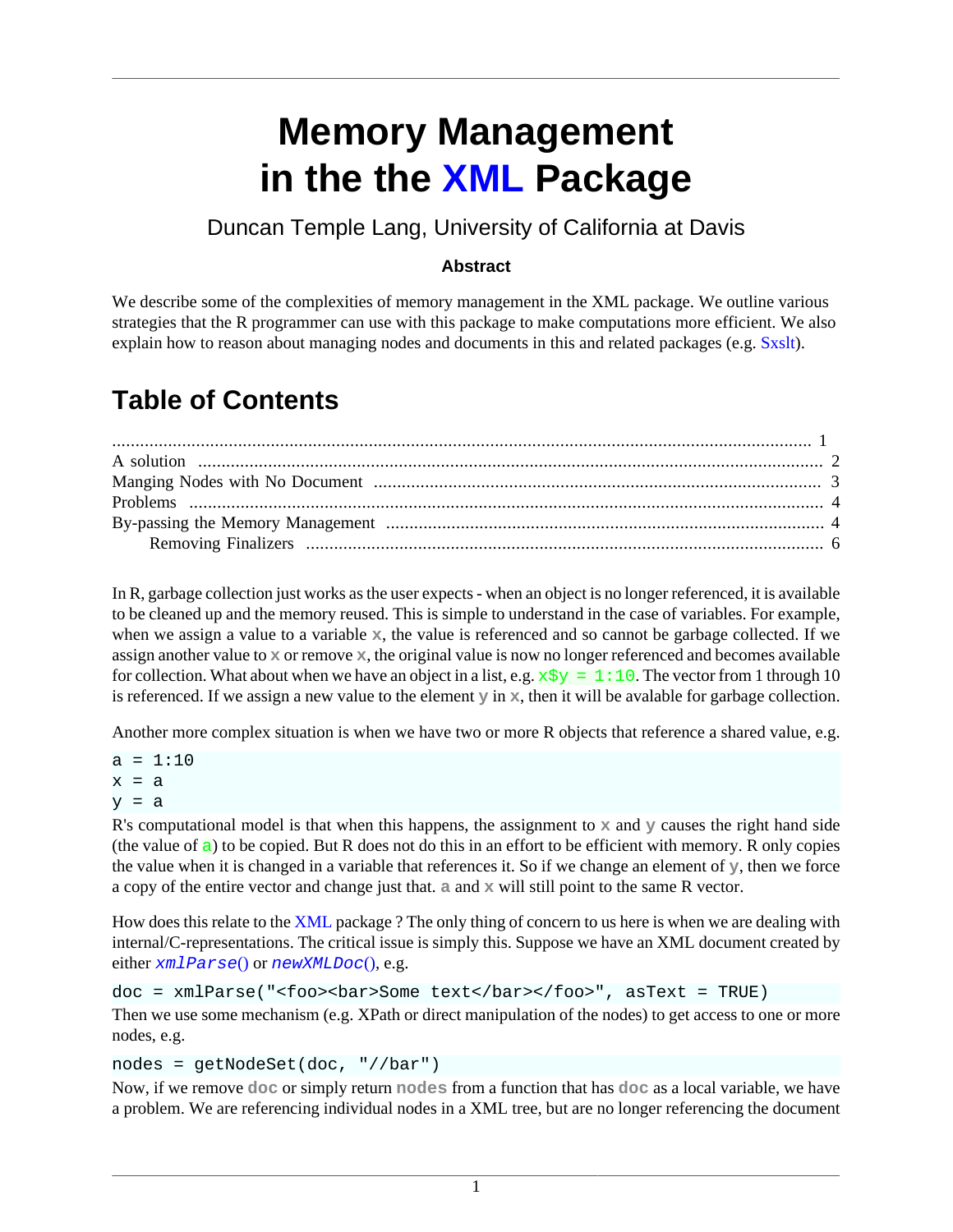or overall tree. What's the issue? Well, since the document consumes memory, we must arrange to release it when we no longer need it. However, we do need part of the document, specifically the individual nodes for which we have a reference in an R variable. If we released the tree, we would release the nodes along with it. We cannot take a copy of the individual nodes as we need to be able to find, e.g., their ancestors, i.e. other parts of the tree. So we cannot free the memory associated with the document/entire tree while we still have references to the .

Now, while we have references to the individual nodes, all is well. But when we release all of these, we need to release the memory associated with the document. When we release of these nodes, we must not release the document unless there are no other nodes in the document being referenced in R variables.

The situation is further complicated when we create nodes outside of a document, e.g. with  $newXMLNode()$ . We might have

```
makeRow = 
function(tbl = newXMLNode("table"))
{
  newXMLNode("tr", parent = tbl)
}
```
and the call

 $r =$  makeRow()

causes the **<table>** node to be unreachable from R, but needed as we can reach its child **<tr>**. Until **r** is released, we must ensure that **tbl** is not released. But when **tr** is released, **tbl** should be considered for release.

So we need a mechanism which can track these references to sub-nodes, determine when none exist and a document can be released. We must also be able to handle nodes which are not part of a document, but just a collection of related nodes that form a "virtual" document but have no C-level xmlDoc object associated with them.

There is a yet more complicated issue. While we may hold a reference to a node or a document in R, C code can chose to free the document (or a node). We should be in control of this and in most cases we are. However, when we are using another package that uses these libxml2 nodes, those libraries can chose to free documents or nodes.

# <span id="page-1-0"></span>**A solution**

An approach that we have implemented to address this issue is as follows. Let's take the case where we have an actual XML document (i.e. a C-level xmlDoc object with associated nodes). This and all its nodes are C-level objects, initially unrelated to R. When we parse this document, we add a C-level finalizer for the external pointer representing the C-level data structure in R. The finalizer is charged with freeing the document (via a call to *xmlFreeDoc*) if that is "appropriate". This finalizer routine is invoked when R has no more references to the pointer to this *xmlDoc* object. So when we explicitly remove the variable representing the parse document or it goes out of scope, this will be called during the next garbage collection R runs.

So when this finalizer is invoked, how can it determine whether it is "appropriate" to release the *xmlDoc*'s memory and hence all its nodes. The answer is that it looks at a field in this structure that gives the count of the number of nodes in the tree that are currently referenced by R variables. Each time we return a node from this document from C-level code back to R, we create a *new* external pointer containing the address of the node. Then we register a finalizer for that external pointer. The critical step is to increment the counter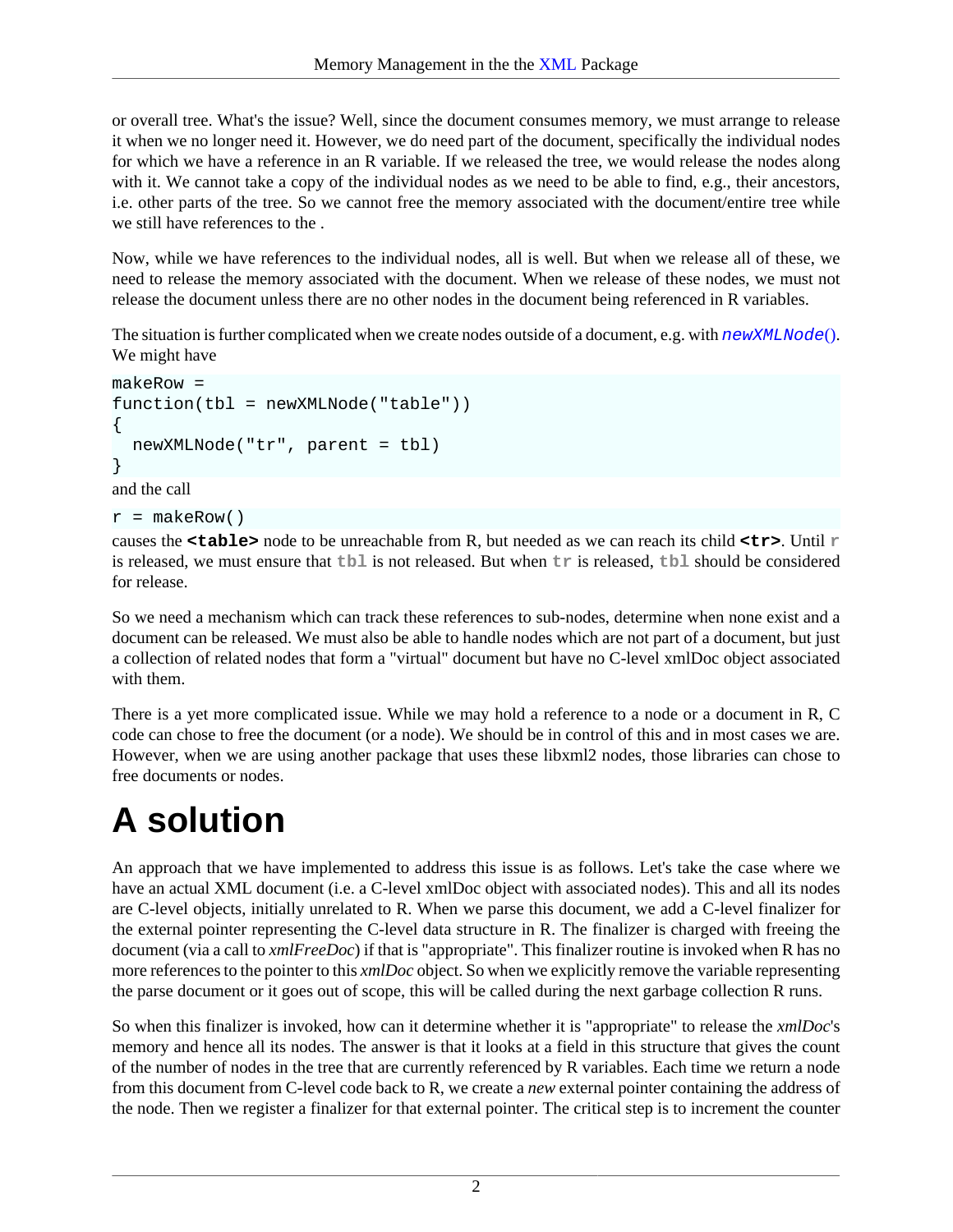for this node and also for the document in which it is housed. These counters are stored in the *private* field of the *xmlNode* and *xmlDoc* structures. This is a pointer to a generic type and we allocate memory to store both the count and also a marker to allow us to identify that it is our private field and not one being used by another software layer on the nodes and documents. So three steps to return a node are

- 1. create an externalptr object
- 2. update the count (allocating space if necessary) in the node
- 3. update the count (allocating space if necessary) in the document
- 4. register the finalizer

The finalizer for a node decrements the counter for the node (if it exists), and decrements the counter for the document (if it exists). If the document has a zero count after this, the document can be freed. If the document still has a positive count, then there must be other nodes that are referenced by R variables and so we cannot release the document. When the finalizers for those other nodes are invoked (when the references are removed in R), the document will be decremented. Eventually, when the final node is released, the document count will be 0 and the document will be freed.

When the count for a given node gets to 0, the  $\_private$  field is freed and set to NULL so we recognize that R is no longer managing that node.

Note that if we never have any references to specific nodes in a document, then the finalizer for the document will guarantee that it is released when the final R reference to the document is removed.

The following illustrates some of the aspects of this system.

```
library(XML)
doc = xmlParse("data/mtcars.xml") # finalizer registered.
nodes1 = getNodeSet(doc, "//record[@id='Mazda RX4']") # get one node - finalizer r
.Call("R_getXMLRefCount", nodes1[[1]]) # ask for its reference count
nodes2 = getNodeSet(doc, "//record[@id='Mazda RX4']") # get the same node again, f
.Call("R_getXMLRefCount", nodes2[[1]])
.Call("R_getXMLRefCount", nodes1[[1]])
rm(doc)
gc()
rm(nodes1)
\text{qc}(\ ).Call("R_getXMLRefCount", nodes2[[1]])
rm(nodes2)
\text{qc}(\ )rm(nodes2)
gc()
```
#### <span id="page-2-0"></span>**Manging Nodes with No Document**

We can create nodes without a document and add them as children, siblings and even the parent of other nodes. In this case, we don't have a convenient central location to which all nodes have a reference, i.e. the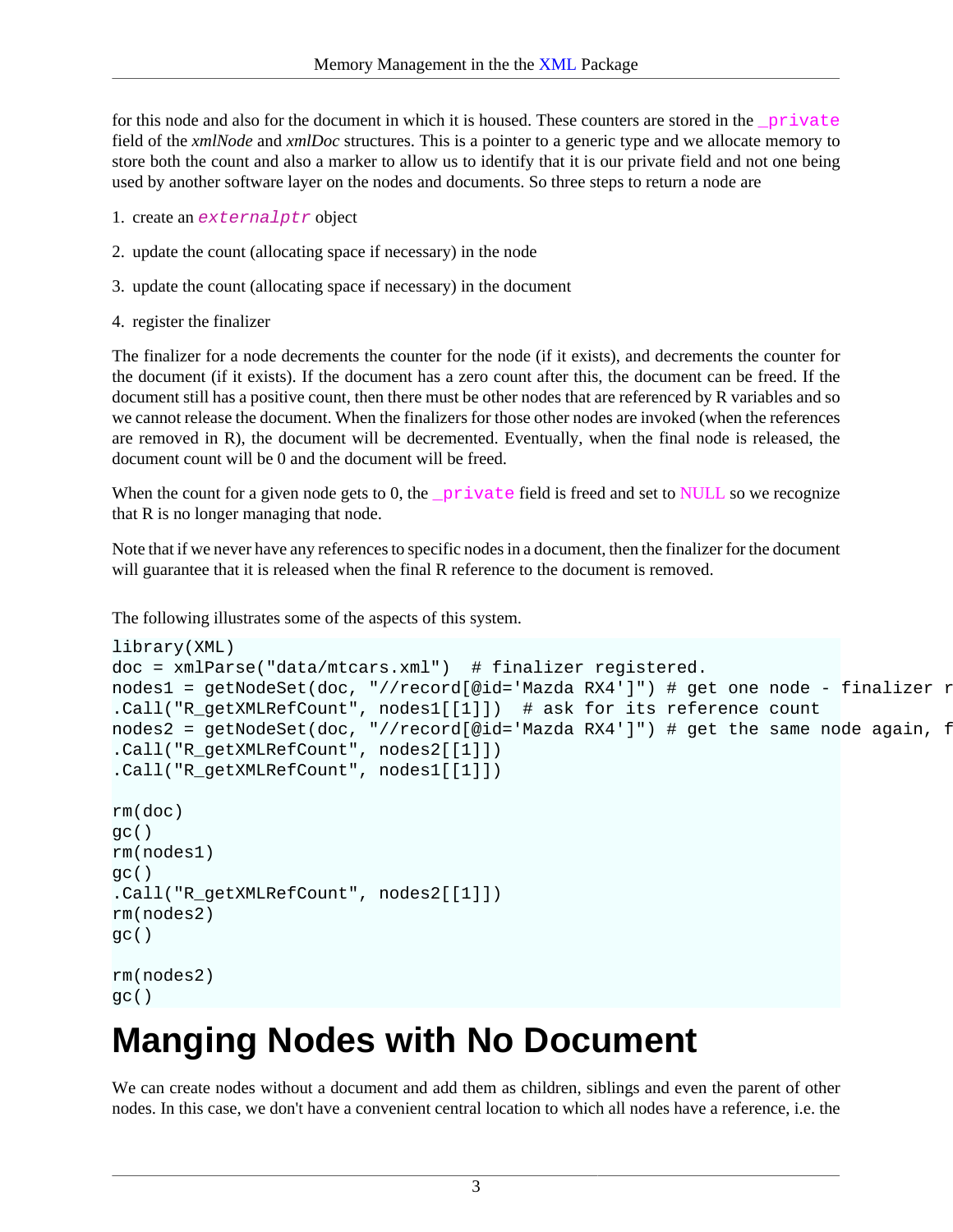doc field which is part of each *xmlNode*. Instead, when we return a reference to a node, we repeat the steps of creating the external pointer, incrementing the counter for that node, registering the finalizer, but do not of course increment the counter for the non existent document.

When we remove an R reference to a node, the finalizer is run for that unique  $ext{external}$  object in R. That decrements the count. If that results in the count being 0, then we remove the counter information (i.e. free the value of the <u>private</u> field and set it to NULL). Next we see if it is appropriate to free the node. We determine this by seeing if a) it has no parent, and b) if none of its descendants (children, their children, and their children, etc.) have a count that it is non-zero. (For large trees, this can involve traversing many nodes.) If there is no parent and no referenced node, then we can free that node.

### <span id="page-3-0"></span>**Problems**

Reference counting can be problematic for garbage collection. Most problematic is the potential for cycles where a variable **a** references **b** and **b** refers to **a** and neither is garbage collected eventhough neither is needed. Fortunately, XML documents are trees and not graphs and cycles don't occur.

We can get into trouble with this management scheme in quite specific circumstances. Because the reference counting mechanism is known only to the XML package (and R indirectly), other code may not honor the conditional freeing of the nodes and document. For example, if we create an XML document (an *xmlDoc*) and return it to R as an external ptr with a finalizer. We can ignore the case that any nodes are referenced from R. Suppose this document is explicitly freed (via *xmlFreeDoc*) by some code. Later, when the R variable referencing the document goes out of scope, the externalptr will be garbage collected and the finalizer run. This will check the count on the *xmlDoc* in its private field to determine if it should free the document. Unfortunately, at this point, the memory pointed to by the  $externalptr$  will be made up of random content since it was freed. So we will be interpreting nonsense. There may be a (very small) memory leak as if we had allocated memory to hold the count in the <u>private field</u>, that won't have been released in the call to *xmlFreeDoc*.

The same issue arises for references in R to *xmlNode* objects. If we have such references and the document or node is explicitly freed by a 3rd party, the finalizer will be looking at random bits in memory and is likely to interpret them incorrectly and crash or seriously corrupt memory.

These disastrous situations only occur when we mix releasing memory across two regimes - the R garbage collector and another system. As long as this does not happen, the reference counting mechanism makes certain to avoid freeing memory still in use by R and does release memory that is not in use by R.

There is the possibility of using R's memory manager and garbage collector to allocated and manage memory in libxml2. This would put the two systems under one regime, including libxslt. This would avoid these problems. We need to investigate the precise details of this.

## <span id="page-3-1"></span>**By-passing the Memory Management**

The reference counting memory management approach works well and removes the need for the R programmer to concern herself with any of the details of working with C-level/native/internal data structures. One issue that can arise however is efficiency. Consider the worst case situation where we have nodes without a document. We might construct a top-level node first and assign it to an R variable. Then we would use newXMLNode() and related functions to create other nodes. It is common to specify the parent argument in such calls to immediately add the newly created node as a child of the parent. Regardless, by default,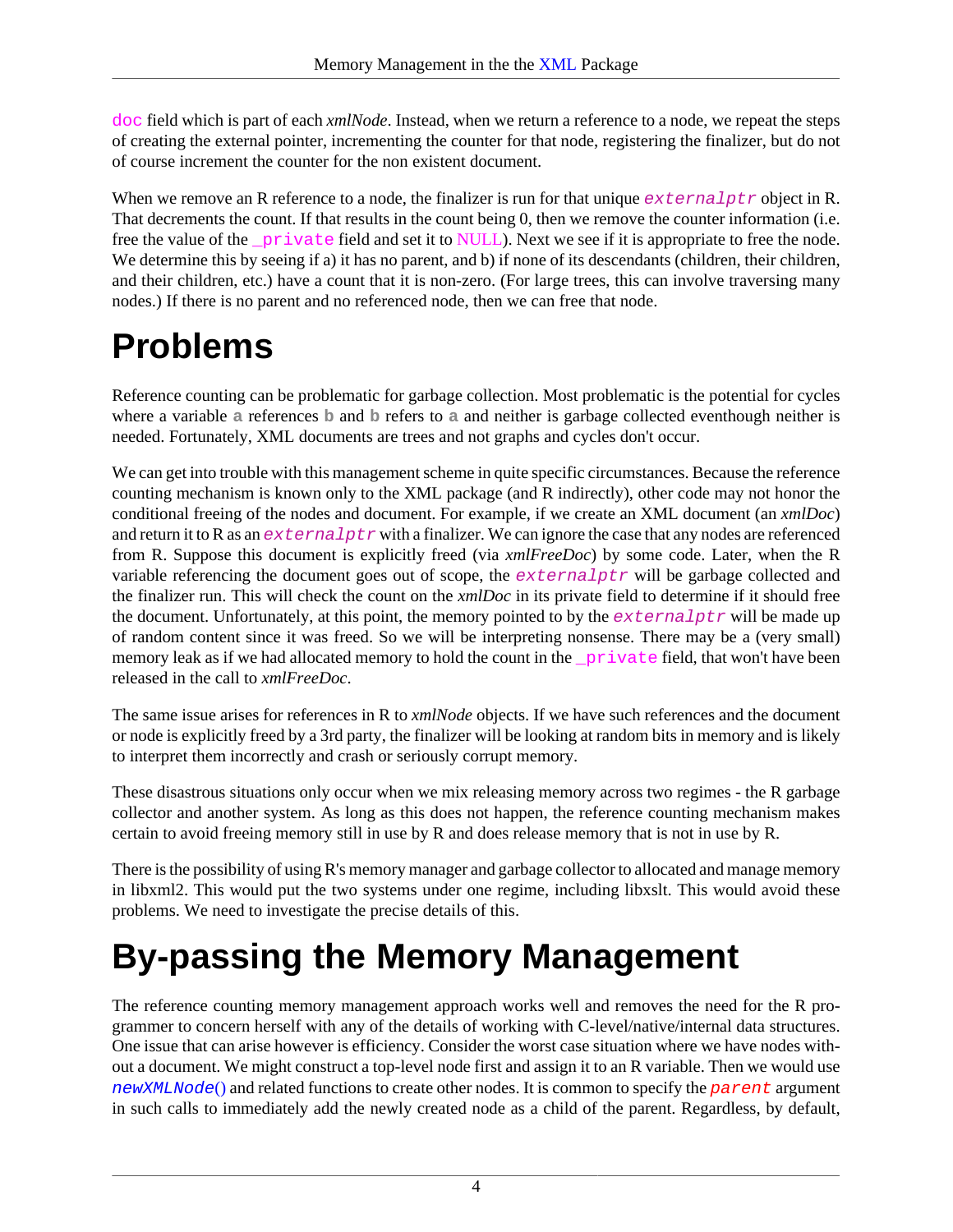each of these functions will return an  $ext{centralptr}$  and add a finalizer for the node. Then, as these are garbage collected, they will gradually reduce the counts to 0 for each node and finally the top-level node can be released. There is a great deal of traversing of this sub-tree to determine if the top-most node can be released. Yet this is often done in a context in which the R programmer knows that the top-most object is to be retained and the descendant nodes are of no direct interest outside the scope of the computation. We may want the external ptr, but not the extra computations of the finalizers and garbage collection. Instead, we may just know that the top node will be added to a document and that there is no need for all this checking of reference counts.

This same concern arises when extracting nodes from a document with  $getNodeset()$  when we know that the document reference in R will continue to exist after we have finished with the nodes. Similarly, when we retrieve a list of child nodes via  $xmlChildren()$ , we may not want to put these references under our reference counting scheme as we may know that the parent will not be released before we discard these references. So a function such as

```
function(node)
{
   sapply(xmlChildren(node), xmlAttrs))
}
```
does not need to use reference counting for the child nodes returned by  $xmlChiIdren()$ . However,

```
function(node, labels = c("book", "article"))
{
   xmlChildren(node)[ names(node) %in% labels ]
}
```
potentially does as we are returning child nodes which may persist pass the lifetime of their parent node.

In order to deal with this, many of the R functions that can return an externalptr referencing an *xmlNode* have a addFinalizer parameter. This can take various different values:

- 1. **TRUE** to use reference counting on the node for this reference
- 2. **FALSE** to not use reference counting for this reference
- 3. **NA** to use the current default
- 4. a character string naming a C routine to use as the finalizer, or a Native SymbolInfo object that contains the resolved C routine to use

When we know that we don't need to put the returned references under reference counting control, we can explicitly specify **FALSE** for this argument. So we could write our first function above as

```
function(node)
{
    sapply(xmlChildren(node, addFinalizer = FALSE), xmlAttrs))
}
```
Basically, if you know when you are getting a reference to an XML node (an  $ext{externalptr}$ ) that it is guaranteed not to be freed for the duration of its lifespan in R, then you can use  $addFinalizer =$ FALSE. This saves a lot of (admittedly fast) computations.

When writing functions that manipulate XML nodes and documents, it is good practice to add an  $\frac{addF_i}{dt}$ nalizer parameter to the function and use this in the calls to the functions in the [XML](http://www.omegahat.org/RSXML) package that accept